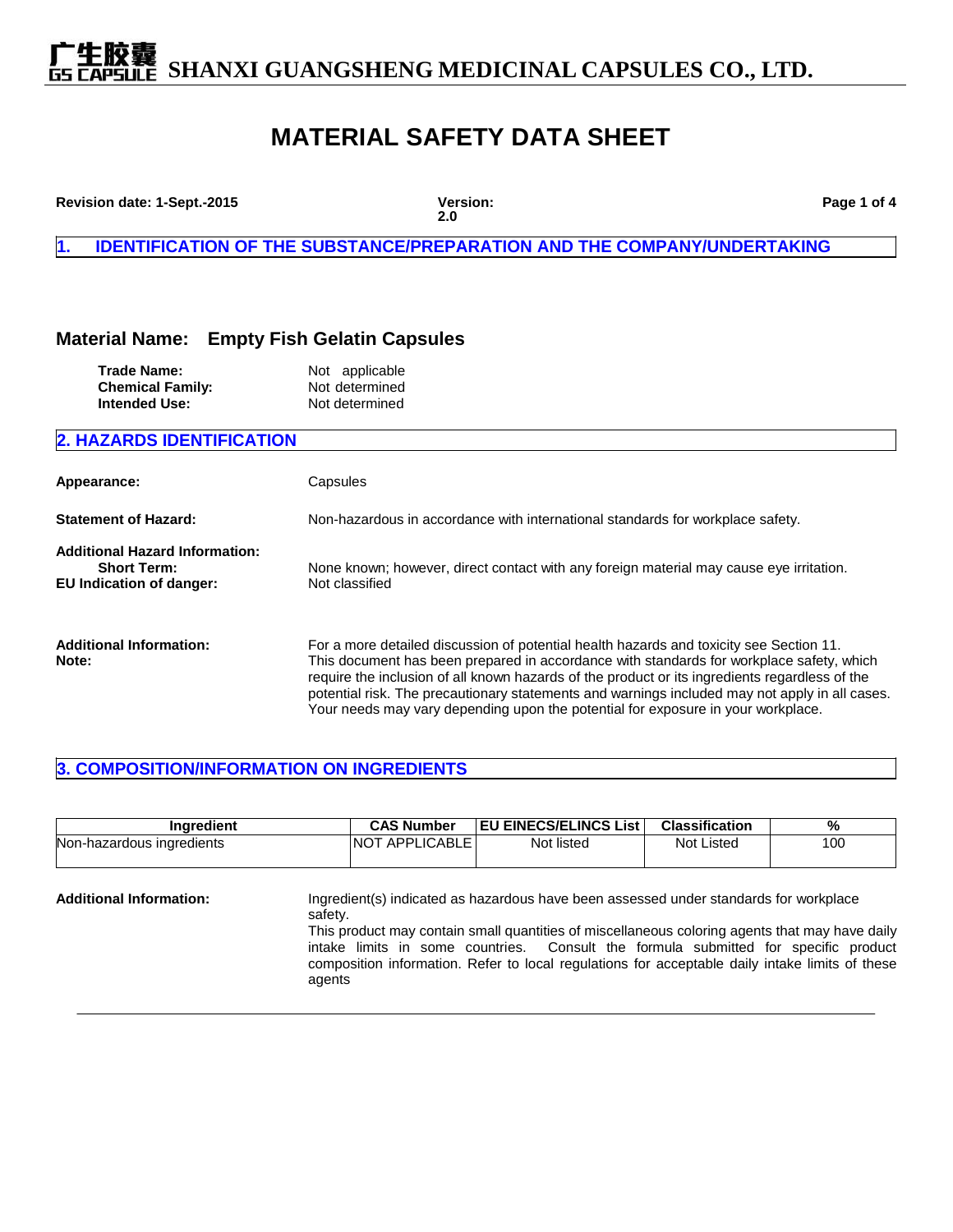# **SHANXI GUANGSHENG MEDICINAL CAPSULES CO., LTD.**

#### **MATERIAL SAFETY DATA SHEET**

**Material Name: Empty Fish Gelatin Capsules**

**Revision date: 1-Sept.-2015**

### **4. FIRST AID MEASURES Eye Contact: Example 20** Due to the nature of this material first aid is not normally required. **Skin Contact: Due to the nature of this material first aid is not normally required. Ingestion:** Due to the nature of this material first aid is not normally required. **Inhalation:** Due to the nature of this material first aid is not normally required. **5. FIRE FIGHTING MEASURES Extinguishing Media:** Use carbon dioxide, dry chemical, or water spray. **Hazardous Combustion Products:** No data available **Fire Fighting Procedures:** Wear approved positive pressure, self-contained breathing apparatus and full protective turn out gear. **Fire / Explosion Hazards:** Not flammable. **Additional Information:** This material is not a fire hazard under normal conditions of use. **6. ACCIDENTAL RELEASE MEASURES Health and Safety Precautions:** Personnel involved in clean-up should wear appropriate personal protective equipment (see Section 8). Minimize exposure. **Measures for Cleaning / Collecting:** Contain the source of spill if it is safe to do so. Collect spilled material by a method that controls dust generation. A damp cloth or a filtered vacuum should be used to clean spills of dry solids. Clean spill area thoroughly. **Measures for Environmental Protections:** Place waste in an appropriately labeled, sealed container for disposal. Care should be taken to avoid environmental release.

#### **Additional Consideration for Large Spills:** Non-essential personnel should be evacuated from affected area. Report emergency situations immediately. Clean up operations should only be undertaken by trained personnel.

#### **7. HANDLING AND STORAGE**

| <b>General Handling:</b>    | No special handling requirements for normal use of this material. |
|-----------------------------|-------------------------------------------------------------------|
| <b>Storage Conditions:</b>  | Store at 35-65% relative humidity                                 |
| <b>Storage Temperature:</b> | 10 - 25 $^{\circ}$ C                                              |

#### **8. EXPOSURE CONTROLS / PERSONAL PROTECTION**

|                                       | No Occupational Exposure Limit (OEL) or Short Term Exposure Limit (STEL) has been identified. |
|---------------------------------------|-----------------------------------------------------------------------------------------------|
| <b>Engineering Controls:</b>          | Good general ventilation should be sufficient to control airborne levels.                     |
| <b>Personal Protective Equipment:</b> |                                                                                               |
| Hands:                                | None required under normal and foreseeable conditions of use.                                 |

**Eyes:** Not required under normal conditions of use.

**Page 2 of 4 Version: 2.0**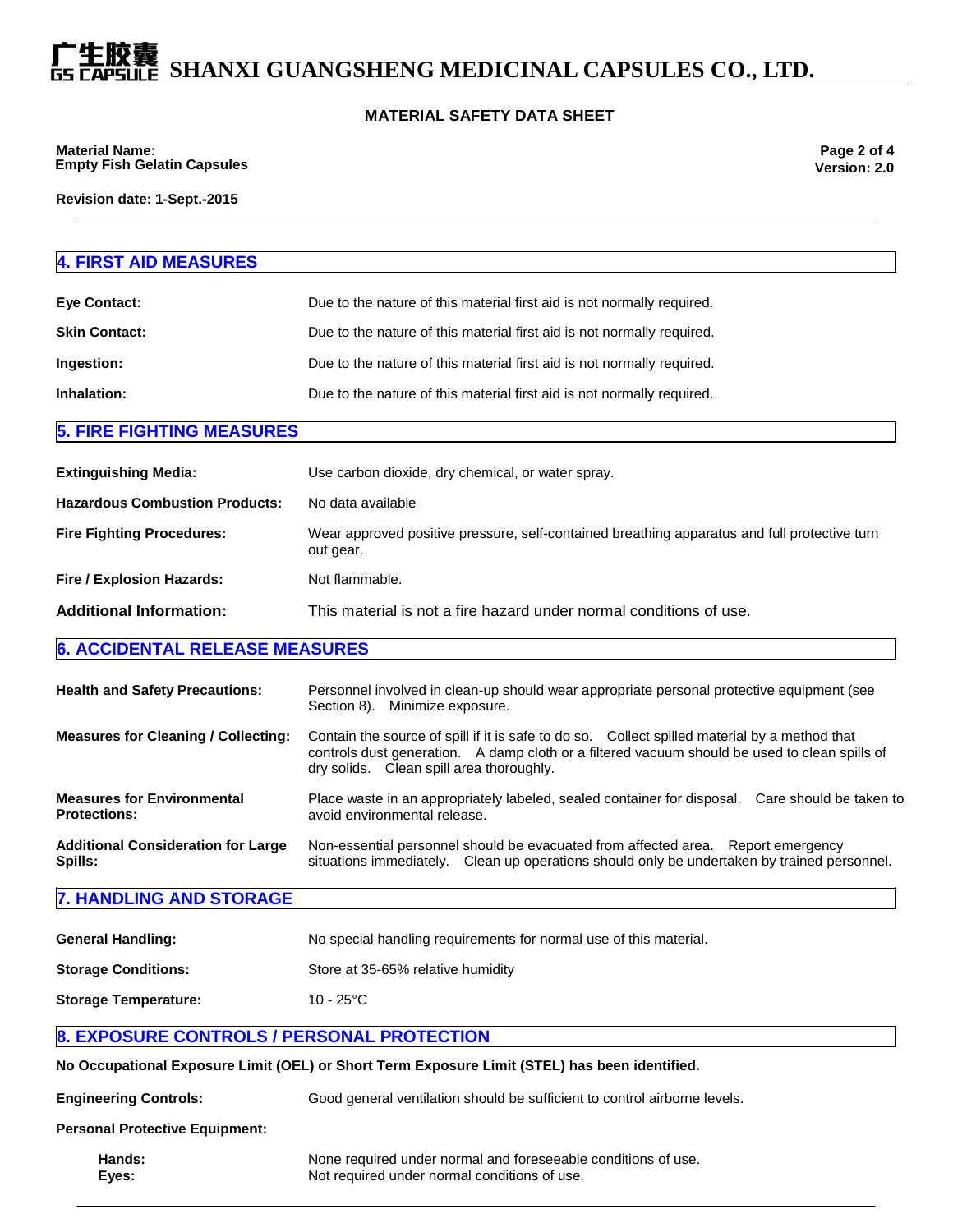# **SHANXI GUANGSHENG MEDICINAL CAPSULES CO., LTD.**

#### **MATERIAL SAFETY DATA SHEET**

| <b>Material Name:</b>              |              |
|------------------------------------|--------------|
| <b>Empty Fish Gelatin Capsules</b> |              |
| <b>Revision date:</b>              | 1-Sept.-2015 |

**Page 3 of 4 Version: 2.0**

| Skin:                          | None required under normal and foreseeable conditions of use. |
|--------------------------------|---------------------------------------------------------------|
| <b>Respiratory protection:</b> | None required under normal conditions of use.                 |

### **9. PHYSICAL AND CHEMICAL PROPERTIES:**

| <b>Physical State:</b>                                                | Capsule                                                      | Color:                    | According to product<br>specification |
|-----------------------------------------------------------------------|--------------------------------------------------------------|---------------------------|---------------------------------------|
| Odor:<br><b>Molecular Weight:</b>                                     | None<br>Mixture                                              | <b>Molecular Formula:</b> | Mixture                               |
| <b>Solvent Solubility:</b><br>Solubility:<br><b>Relative Density:</b> | Soluble: Glycerin<br>Soluble: Water, Acetic acid<br>Variable |                           |                                       |

#### **10. STABILITY AND REACTIVITY**

| Stability:                  | Stable under normal conditions of use. |
|-----------------------------|----------------------------------------|
| <b>Conditions to Avoid:</b> | None known                             |
| Incompatible Materials:     | None known                             |

**Hazardous Decomposition Products:** None known

| <b>11. TOXICOLOGICAL INFORMATION</b> |                                                                                                                                                                    |  |
|--------------------------------------|--------------------------------------------------------------------------------------------------------------------------------------------------------------------|--|
| <b>General Information:</b>          | When used and handled according to specification, the product does not have any harmful<br>effects according to our experience and the information provided to us. |  |
| <b>Carcinogen Status:</b>            | None of the components of this formulation are listed as a carcinogen by IARC, NTP or OSHA.                                                                        |  |

| <b>12. ECOLOGICAL INFORMATION</b> |  |
|-----------------------------------|--|
|                                   |  |

**Environmental Overview:** Not known to be hazardous to water

| <b>13. DISPOSAL CONSIDERATIONS</b> |  |
|------------------------------------|--|
|                                    |  |

**Disposal Procedures:** Observe all local and national regulations when disposing of this material.

#### **14. TRANSPORT INFORMATION**

Not regulated for transport under USDOT, EUADR, IATA, or IMDG regulations.